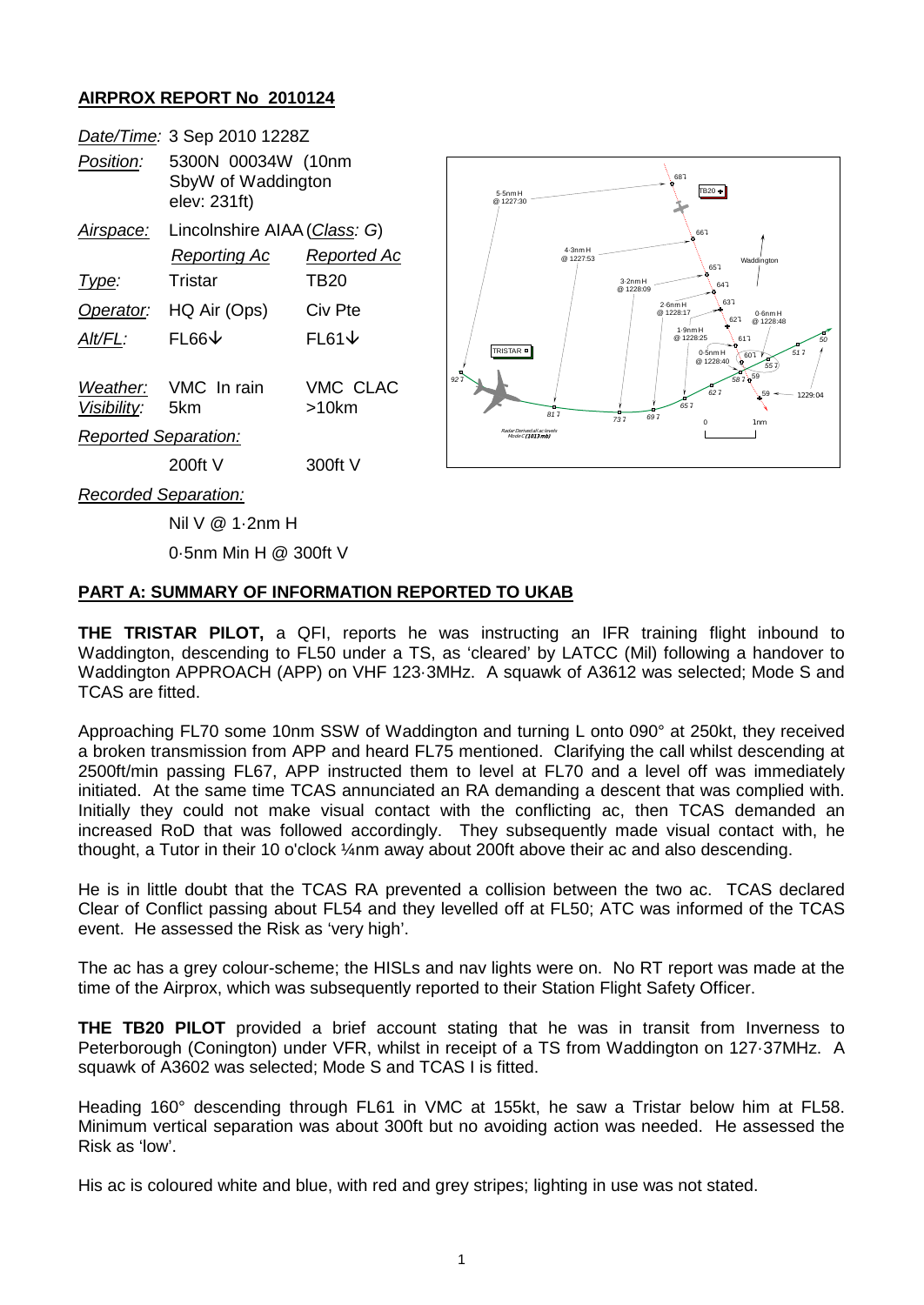**THE WADDINGTON APPROACH CONTROLLER (APP)** reports that the Supervisor accepted a handover from London (Mil) on the Tristar descending to FL50 heading S under a TS. She was working two frequencies when the Tristar crew eventually called; by this time the ac was heading E overhead Cranwell so she turned the ac onto N and then noticed there was conflicting traffic - the TB20 - in a steady descent through FL65 working Waddington ZONE. She called the TB20 traffic and instructed the Tristar crew to stop descent at FL75, but the crew advised they had just passed FL75 so she then instructed them to stop descent at FL70, which the pilot acknowledged. She then told ZONE the Tristar was stopping descent, whereupon the Tristar pilot advised that he was following a TCAS RA and descended through the level of the TB20 to FL50. The Tristar passed through the TB20's level in its 12 o'clock at 2nm, she thought.

She added that during this period an E3D was being vectored on another frequency around the radar pattern through an area of high traffic density.

**THE WADDINGTON SUPERVISOR** reports that the APP controller was busy so he took the handover from London (Mil) on the Tristar, which was heading S descending to FL50. He identified the ac and called conflicting traffic to London (Mil) who transmitted this to the crew and instructed them to contact Waddington APP on 250·85MHz. London (Mil) called back moments later to request a VHF frequency, which was not stated in either the prenote or handover. The controller then had to dial a NATO common frequency into the standby VHF set in order to take control of the ac. The Tristar crew then called on VHF 123·3MHz heading E. APP was now controlling on multiple frequencies and was transmitting on two, which he perceived lead to some confusion with the Tristar pilot. APP then turned the Tristar to position it for the radar pattern. As APP widened her scan she saw conflicting traffic, which ZONE was now pointing out and giving traffic information about. APP quickly instructed the Tristar crew to stop descent at which point the pilot advised he had already passed FL75 and was at FL70, which she then requested him to level at and which he read back. However seconds later the Tristar pilot reported a TCAS descent.

The controller did what she believed was the best avoiding action to stop the ac from colliding with the TB10 by stopping its descent.

**HQ 1GP BM SM** reports that Waddington ATC was unable to provide a report from the ZONE controller or ZONE RT tape transcript, consequently, this analysis has been completed without it. Furthermore, comparison of the radar replay and APP RT tape transcript timings highlighted a significant discrepancy of approximately 21secs that was confirmed by engineers at the unit. Consequently, the RT transcript timings in this report have been amended to align with the radar recording time base.

It should also be noted that, given the differing data update rates between the Waddington ASR and the LATCC (Mil) radar recording used for this investigation, the indicated SSR Mode C levels may differ from that displayed to APP at the time of the occurrence.

Waddington was operating to RW02, the radar training circuit (RTC) overlaps the Cranwell radar pattern and climbout lane. The unit reports that this Airprox occurred during a lunch period where a DIRECTOR is not normally rostered unless multiple ac are expected to be operating within the RTC.

At 1225:51, LJAO NE commenced the handover on the Tristar, which was completed at 1227:14. Meanwhile, it is apparent that the Tristar commenced a L turn at 1227:01, introducing the risk of confliction with the TB20. The unit investigation states that this turn was issued by LJAO, although there is no evidence to substantiate this. The turn occurs whilst the Supervisor is conversing with LJAO about the provision of a VHF for the Tristar; consequently, the Tristar is still on LJAO's frequency. The turn was not notified to Waddington ATC by LJAO. At this point, the Tristar is approximately 12nm SW of Waddington descending through FL96 Mode C and 3nm NW of the extended CL.

APP's workload was high, providing a TS to the RAFAT operating within EGR313 on a dedicated VHF frequency, plus a TS to an E3D completing multiple circuits within the RTC on UHF and the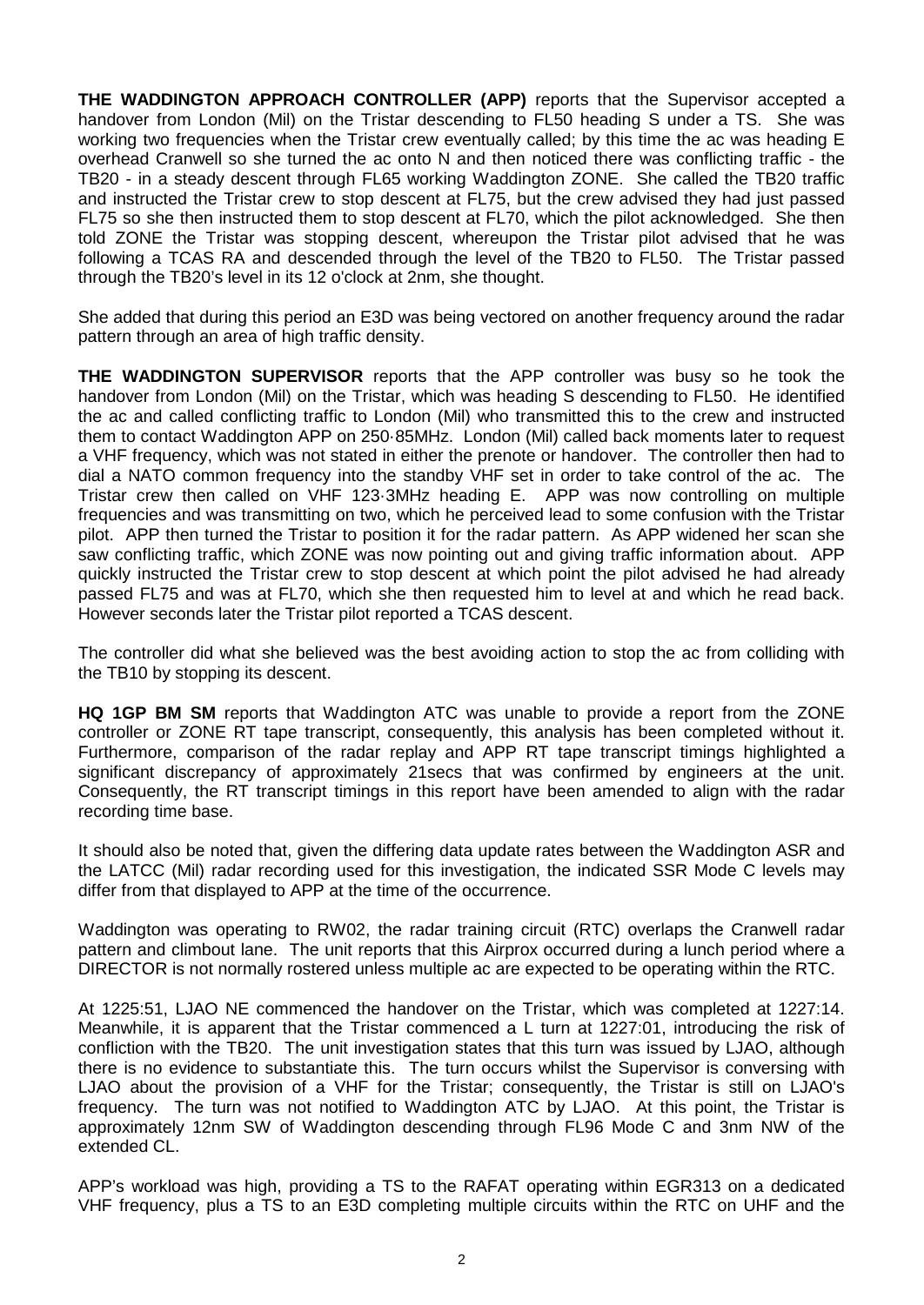Tristar on a third VHF frequency. The Tristar crew established first contact with APP at 1227:33; however, APP was receiving and then responding to a transmission from the E3D. The Tristar crew re-transmitted their initial call on VHF 'stepping on' the UHF transmission from the E3D. APP provided a vector to the E3D but the Tristar crew mistakenly believed that the transmission was for them asking, "*confirm that was for* [Tristar C/S] *to head 1-1-0°?*" APP replied at 1227:56, "[Tristar C/S] *negative, working 3 frequencies at once now identified descending Flight Level 5-0 traffic service*." The ATS was not 'Reduced'. At this point, the Tristar is 4·3nm SW of the TB20, descending through FL81 Mode C, with the TB20 itself descending through FL66.

With the Tristar descending through FL73, APP turned it L onto N at 1228:08, when it was 3·2nm SW of the TB20. CAP 774 states that:

"*when providing headings/levels for the purpose of positioning and/or sequencing or as navigational assistance, the controller should take into account traffic in the immediate vicinity, so that a risk of collision is not knowingly introduced by the instructions passed*."

The Supervisor reports that at some point between the time that the instructions to turn onto N and to stop descent at FL75 were issued, ZONE pointed out the TB20 to APP. At 1228:15, APP instructed the Tristar crew to, "..*stop descent flight level 7-5, traffic north east 4 miles, tracking south, at flight level 6-5*." The TB20 is 2·6nm NE of the Tristar, the latter indicating FL69. The Tristar crew replied that they were, "*just passing 7-0 this time*" and APP instructed them to, "*stop descent 7-0*" at 1228:25. At this point the Tristar is shown descending through FL65, 1·9nm SSW of the TB20; the Tristar crew read back this instruction also advising that they were, "*rolling out* [on heading] *0-7-0*." At 1228:37, the Tristar pilot reported a TCAS RA, [which APP acknowledged] and just after this the point of minimum horizontal separation is shown at 1228:40 as 0·5nm, the Tristar passing FL58 having descended 300ft below the TB20 indicating FL61 Mode C. [The Tristar pilot *reported "..clear of confliction"* at 1229:03.]

APP would have been aware of the regulation regarding taking into account traffic in the immediate vicinity prior to issuing a vector to ac under their control. The ATSU has stated that the taskload on APP should not have been a problem for the controller, considering her ability and experience. However, it is clear that the taskload and complexity were significant factors in this occurrence. Specifically that APP was operating in the band-boxed APP-DIR position. The taskload and complexity faced by APP caused attentional tunnelling, which in turn meant that APP was unable to perceive the presence of the TB20, hence the Tristar was unknowingly turned into confliction with the TB20.

Operation of the band-boxed APP-DIR position and the associated increase in taskload that this generated was a causal factor in this Airprox.

SATCO Waddington has reviewed lunchtime manning arrangements to ensure that staff are available for DIR when appropriate.

**HQ AIR (OPS)** concurs with HQ 1 Gp BM SM, timely compliance with the TCAS RA ensured separation was sufficient.

## **PART B: SUMMARY OF THE BOARD'S DISCUSSIONS**

Information available included reports from the pilots of both ac, a transcript of one of the relevant RT frequencies, radar video recordings, reports from two of the air traffic controllers involved and reports from the appropriate ATC and operating authorities.

The Board expressed concern at the lack of a report from the Waddington ZONE controller and the absence of an RT transcript for the ZONE frequency over the period that the Airprox occurred. It is fundamental to the investigation that, where appropriate, the controller's account is provided and the RT recording preserved so that all of the facts can be established. As ZONE was providing an ATS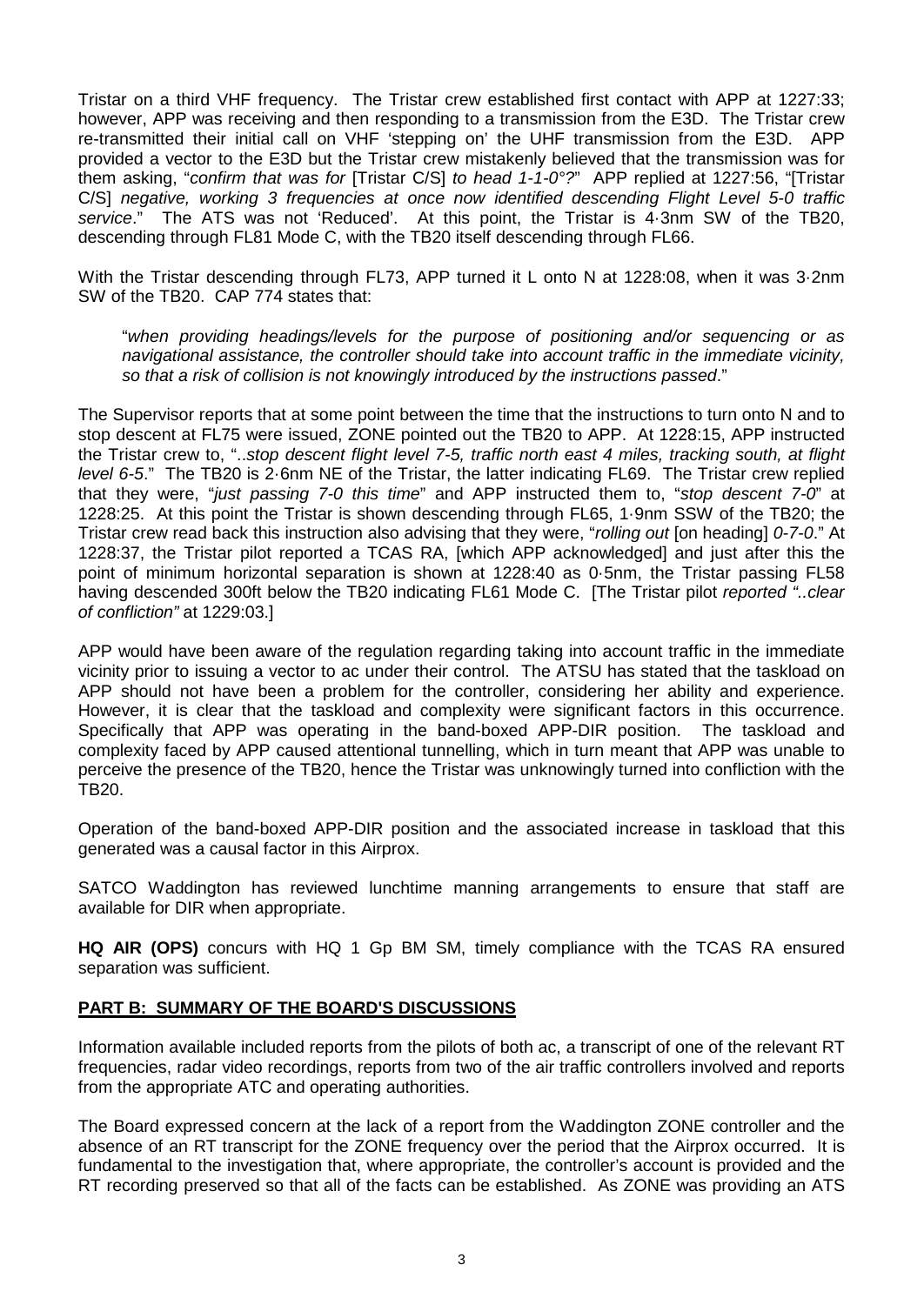to the reported ac a report should have been provided. The absence of these details hindered the Board's determination of Cause and Risk.

The LATCC (Mil) Member provided some added insight into the earlier stages of this occurrence when the Tristar crew was under the control of LJAO. Following a late hand-over from ScATCC (Mil), he confirmed the crew had been in receipt of a TS with LJAO NE and the ATS initially requested by them. It was also confirmed that the crew had contacted Waddington themselves and confirmed the availability of the PD at an earlier stage. Controller Members were somewhat surprised, therefore, that the Tristar had been accepted for the PD at Waddington when no controller was rostered for the DIR position; alternatively, having accepted the PD booking, that no controller was made available for the DIR position. Members noted that there was a missed opportunity at that stage for the SUP to cancel the PD if he believed that the unit was going to exceed its capacity to handle the Tristar without a rostered DIR. It was confirmed by the LATCC (Mil) Member that LJAO NE Tactical had turned the Tristar eastbound, as the controller perceived that the ac was progressing too far to the S away from Waddington during the extended handover whilst a VHF channel was obtained. This was not picked-up by the LJAO NE Planner controller during the hand-over to the SUP as the Planner was obtaining the VHF channel requested by the crew, which also delayed the transfer of control to APP. By turning the Tristar easterly, the LJAO NE Tactical controller perceived he was assisting APP, but the turn was not noticed nor notified by his colleague to the SUP in retrospect, who accepted the hand-over on APP's behalf. This requirement for VHF communication with the aerodrome it seemed might not have been specified at the outset, which concerned the Board. This clearly placed an unexpected and additional load on the SUP and APP at a busy moment, but a military Member advised that not all of the Tristar fleet are fitted with UHF radios and ATSUs should be prepared for such requests. Conversely, military crews should be aware that the availability of dedicated VHF frequencies at UK military ATSUs is limited and many will only have recourse to NATO 'common' frequencies on 'standby' sets, as here. This could potentially result in poorer transmission/reception quality compared to a dedicated UHF as NATO 'common' frequencies are inherently more susceptible to interference from other ATSUs using them in the vicinity, especially in locations such as the Lincolnshire AIAA with many military aerodromes in close proximity.

Some Members viewed the turn onto E as intrinsic to the Cause because it placed the Tristar and TB20 on conflicting flight paths. However, the TB20's squawk would have indicated to LJAO NE that it was also under the control of Waddington ZONE. LJAO NE might, therefore, have perceived quite reasonably that APP would co-ordinate with ZONE as necessary. As it was, the Tristar was descending steadily to FL50 and outpacing the TB20, which the radar recording revealed was also in a descent. There did not, however, seem to have been any co-ordination between APP and ZONE, either formally or 'off-mic', but in the absence of an input from the ZONE controller this was not clear. However, APP should have been scanning for conflicting traffic and should have detected the TB20 earlier. The HQ 1Gp BM SM report confirmed that in between the instruction to turn onto N at 1228:08 and the stop descent instruction at FL75 given by APP at 1228:15, ZONE had pointed out the TB20 to APP and controller Members concluded that this was the point that APP first realised the Tristar was in confliction with the TB20. APP immediately issued an instruction to the Tristar crew to stop their descent at FL75 in addition to TI, but by that stage it was too late. The Tristar had already descended through that level and, despite issuing an instruction to level at FL70, APP was unable to influence the outcome any further. Whilst some might argue that APP was exceeding her remit under the TS, but having turned the descending Tristar across the path of the descending TB20, in the Board's view, APP wisely endeavoured to resolve the situation in the vertical plane as best she could, but late appreciation of the true situation meant APP was continually behind the 'drag curve' and unable to catch up.

The Board accepted that APP was busy and faced a complex situation that was complicated by working multiple frequencies. Members also noted that the Unit perceived this should not have been a problem for an experienced controller albeit that the Command considered that the taskload and complexity were significant. Whilst accepting that APP did not *knowingly* turn the Tristar into confliction, controller Members contended that between them, the SUP, APP and ZONE controllers should have been alert to a confliction between the Tristar and the TB20 and taken action earlier to